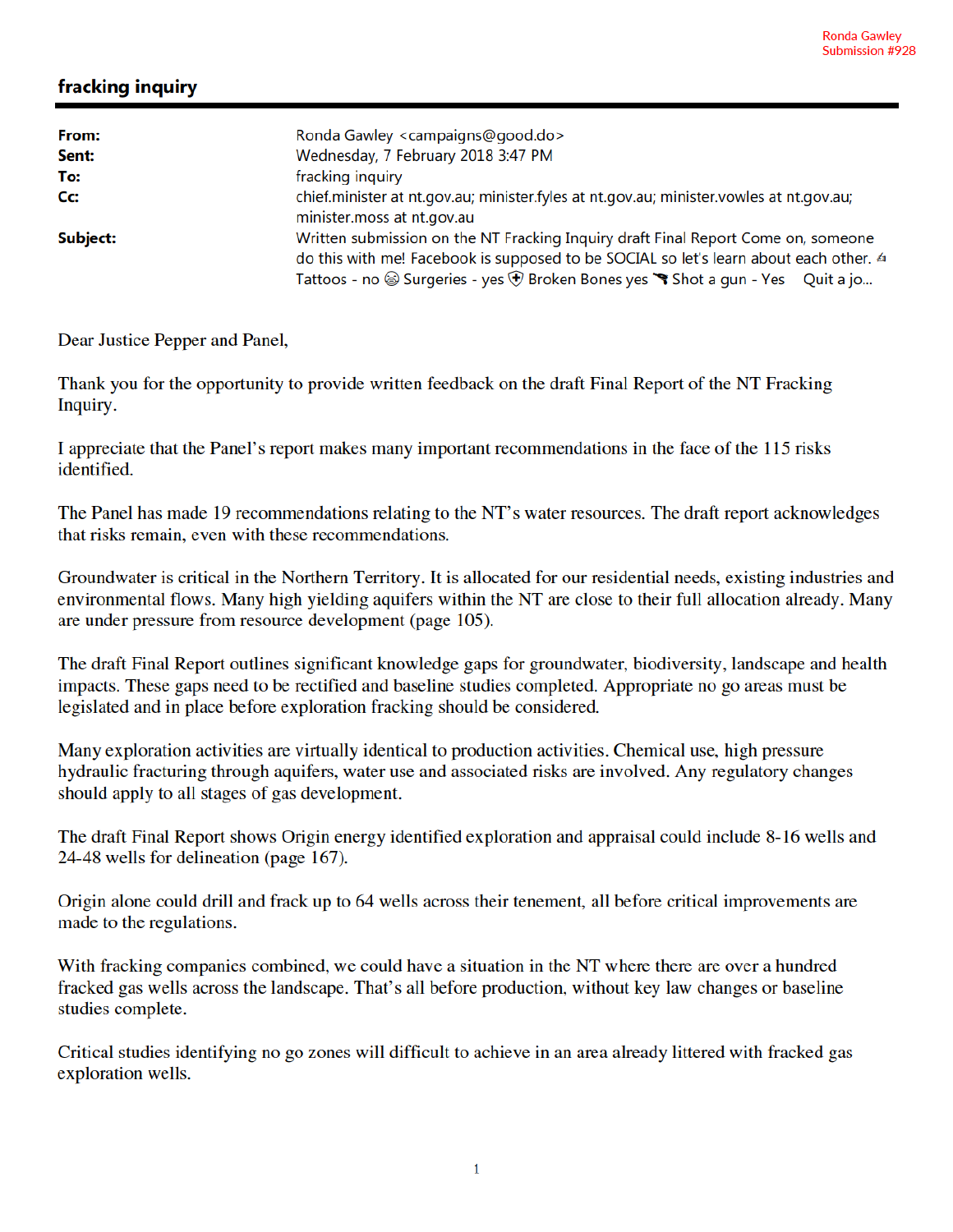I support the swath of new regulations and legislation required to try and protect landholders and water. However, that work needs to happen before the oil and gas industry is permitted to start fracking in the Northern Territory again.

The below critical recommendations must be improved and work completed BEFORE EXPLORATION fracking takes place.

Recommendation 5.1 (Enforceable code of practice for abandonment of onshore gas wells)

Recommendation 5.6 (Wastewater management framework)

Recommendation 7.1 (Water Act amended for shale extraction licence and payment for water)

Recommendation 7.4 (Strategic regional environmental and baseline assessment (SREBA), including a regional groundwater model, be developed and undertaken)

Recommendation 8.4 (Fire management plan and 10 year baseline assessment)

Recommendation 9.2 (Code of practice be developed and implemented for monitoring, detection and reporting of methane emissions)

Recommendation 10.1 (Human Health Risk Assessment prepared and approved)

Recommendation 12.11 (Social impact management plan) This recommendation should also be extended to allow for the legal right to say 'no' to fracking.

Recommendation 14.1 (Design and implement a full cost recovery system for fracking regulation)

Recommendation 14.16 (Legislation to regulate seismic surveys, drilling, hydraulic fracturing, and well abandonment)

Recommendation 14.18 (Fit and proper person test)

Recommendation 15.1 (Strategic regional environmental and baseline assessment (SREBA) undertaken and no go zones implemented)

In the NT there is a saying, "Once you frack you can't go back." Exploration fracking is no different. The studies, legal improvements and no-go zones suggested by the panel are critical. They must be actioned before any further fracking exploration.

Let's not wait until the production phase to put in place critical new regulations and laws. We must avoid delays to the protection of the Northern Territory's water, landscapes and people.

Thank you for considering my feedback on this critical matter for the future of the Northern Territory.

Yours sincerely, Ronda Gawley Wallan, Victoria, 3756, Australia

This email was sent by Ronda Gawley via Do Gooder, a website that allows<br>people to contact you regarding issues they consider important. In accordance with web protocol FC 3834 we have set the FROM field of this email to our generic no-reply address at campaigns@good.do, however Ronda provided an email address which we included in the REPLY-TO field.